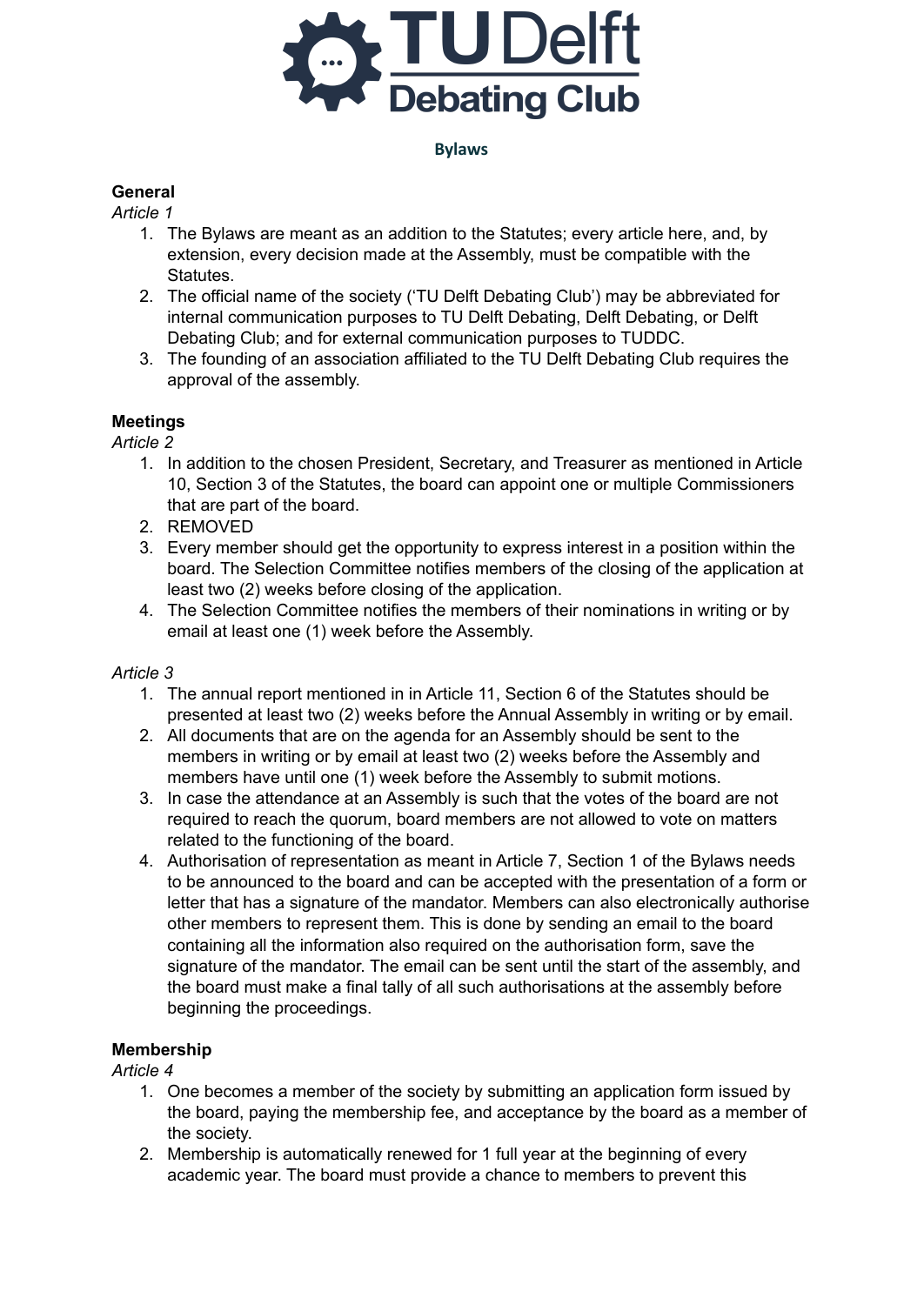

auto-renewal by sending out emails within 1 week of the beginning of the academic year. The members shall then have a chance to terminate or modify their membership (e.g. change to half year only) until 1 month of receipt of the email. After this time period, there shall arise a payment obligation for the full fee of the membership, unless the membership has been modified otherwise.

3. Participation in club activities is reserved for members only. The board may choose to allow non-members to attend the debate evenings only for free up to three (3) times. After this, a board member shall approach the person and ask them to become a member of the society if they wish to attend more society evenings.

### *Article 5*

By becoming a member of the society, one supports the Statutes and all other rules applicable within the society. The Statutes and Bylaws are accessible to members. The Bylaws are available on the website. Members are expected to know and adhere to the rules and provisions set out in the Statutes and Bylaws.

### *Article 6*

- 1. All membership fees are paid to the Treasurer.
- 2. The membership fee is determined at the Annual Assemble and any changes to the membership fee are voted on by the assembly. The determined membership fee is communicated to the members and prospective members. A full membership is for the entire academic year up to the Annual Assembly. A half year membership is valid for either the first or the second semester as defined by the academic year calendar of the Technische Universiteit Delft.

### *Article 7*

- 1. Each member of the society has the following rights:
	- a. Each member has one (1) vote on each issue voted on at the Assembly.
	- b. Each member can attend the Assemblies.
	- c. Each member is allowed to authorise another member to represent them during an Assembly, but no member is allowed to represent more than one (1) other member.
	- d. Each member can attend the society evenings.
- 2. Suspension of membership also means suspension of the membership rights. Suspended (board) members do not have access to the Assembly, except the Assembly where the decision to suspend that member is discussed and a definitive decision announced about the suspended member's membership.

## **Finances**

### *Article 8*

No member will gain monetary benefit from any of the society's financial assets, unless the Statutes or Bylaws explicitly state otherwise.

### *Article 9*

The board can decide to reimburse expenses members have made in order to fulfil their function's responsibilities (including, but not limited to, providing workshops and trainings,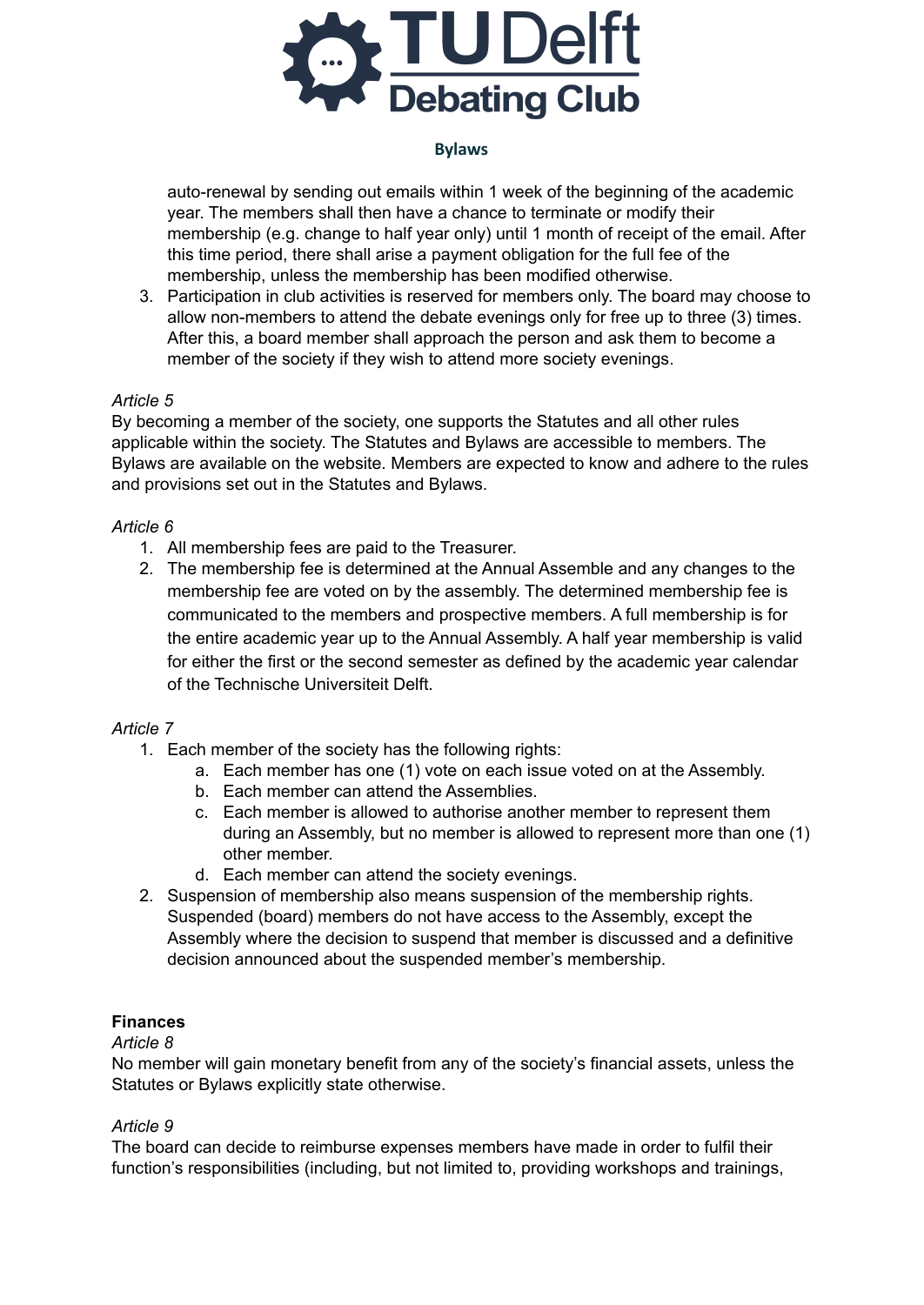

conducting external activities for the society, etc.), as long as they did not gain from it personally, or if the board asked them to do so, unless the Statutes or Bylaws explicitly state otherwise. If requested, the board will provide justification for reimbursement of expenses by the board at the Assembly.

## **Board**

*Article 10*

- 1. The President and the Treasurer are responsible for managing the society's funds. The board ensures compliance with the Statutes and Bylaws and for executing the decisions made by the board or the assembly.
- 2. The resigning board is responsible for a good transfer of power.
- 3. The board will always put the interests of the members first.
- 4. The board should be recognisable as such at external activities hosted by the society. To this end the Treasurer sets an amount to be spent on appropriate clothing.
- 5. The society is represented at external activities by at least one member of the board or a delegation appointed by them. For activities where official representation by the board is more necessary (including, but not limited to, Debatbond events) the President or a member of the board authorised by the President must represent the society.

# **President**

*Article 11*

- 1. The President chairs the board meetings and Assemblies.
- 2. The President sets the agenda for board meetings and Assemblies.
- 3. The President ensures consistency of policy and execution of it within the board.
- 4. The President is responsible for the policy presented at Assemblies.
- 5. The President aims for a good representation of the society, to its members as well as to parties of interest to reaching the society's goals.

## **Secretary**

*Article 12*

- 1. The Secretary performs the administration of the society, except those administrative tasks delegated to other committees.
- 2. The Secretary is specifically responsible for:
	- a. Taking of minutes at board meetings and Assemblies.
	- b. Conducting correspondence on behalf of the society.
	- c. Keeping a list of all members and their contact information, which should not be shared with third parties.
- 3. The minutes from an Assembly should be finished and made available to the members within two (2) weeks after the Assembly.

## **Treasurer**

*Article 13*

- 1. The Treasurer manages the funds and properties of the society.
- 2. The Treasurer is responsible for a timely collection of membership fees and other sources of income and payment of the society's dues.
- 3. The Treasurer accurately registers the society's income and expenses.
- 4. The Treasurer is responsible for the society's registration at the Chamber of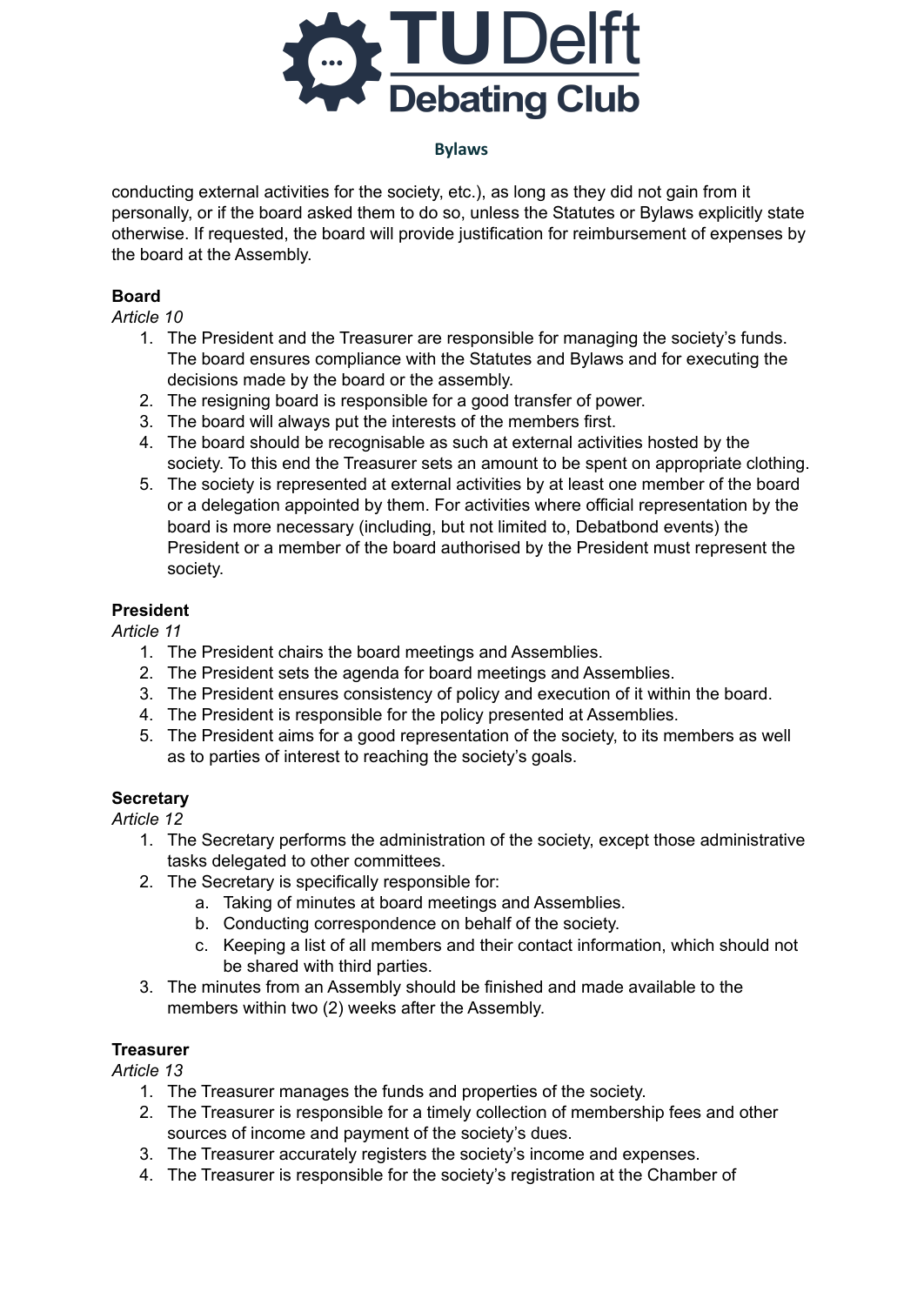

Commerce and bank.

- 5. The Treasurer is responsible for renting and managing locations.
- 6. Expenditure done without explicit consent from the Treasurer will not be reimbursed, unless the board decides otherwise.

### **Committees**

*Article 14*

- 1. The board can appoint one or multiple committees that help the board in executing its tasks or that are responsible for preparing and organising special activities. The division of labour is decided in consultation with the board and the committee.
- 2. During board meetings a committee is represented by a board member. That board member is also responsible for the course of events within the committee.

### **Society evenings**

*Article 15*

- 1. At least one board member or a member delegated by the board shall be present during every debate evening to ensure the proceedings of the evening are conducted smoothly.
- 2. While the content of the evening must broadly fall under the umbrella of debating, the actual content of the evening is up to the board and the members present.

*Article 16*

### REMOVED

### **Tournament participation**

*Article 17*

- 1. The society aims to stimulate tournament participation in members by setting aside funds to reimburse costs related to tournament participation for debaters and judges.
- 2. The treasurer announces the funds intended for tournament reimbursements at the start of the year.
- 3. Reimbursement policy is decided by the board and presented to members at the start of the year.

## **Content**

### *Article 18*

The board ensures a proper introduction into debating for novices.

### *Article 19*

- 1. Co-operation on debating activities that members do not participate in, should have a promotional or financial goal in favour of the society.
- 2. The board is allowed to offer compensation to both members and non-members that help in debating activities for the society.

## **Treatment of member information**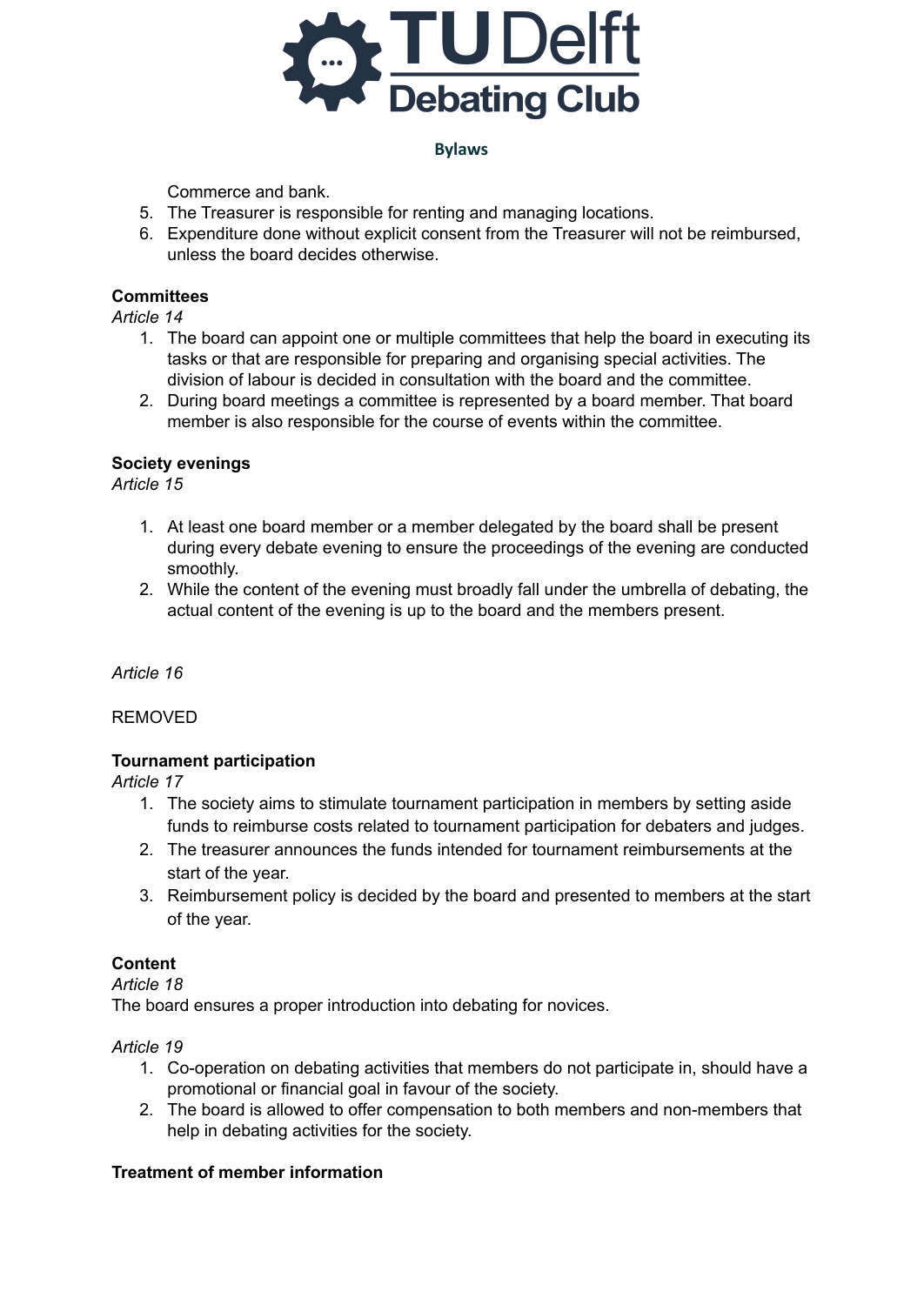

### *Article 20*

- 1. The board does not give any information of members to third parties, other than those cases in which the board is required to do so.
- 2. The assembly can decide on a per case basis to make an exception to that stated in the first section.
- 3. The board will not enter into an agreement as meant in the first section without permission of the assembly.
- 4. The board will share the list of members of the TU Delft Debating Club with 'De Nederlandse Debatbond'. This list consists of the name, address, email address and phone number of the members of the TU Delft Debating Club. Prospective members agree to this by signing up as a member.

## **Final provision**

*Article 21*

These Bylaws can at any time be modified or appended by a decision of the assembly.

## **Membership with De Nederlandse Debatbond**

*Article 22*

- 1. TUDDC is a member of De Nederlandse Debatbond since March 2018.
- 2. De Nederlandse Debatbond organizes general members assemblies where representatives from boards of all member societies are present. At least one board member from TUDDC will attend these meetings.
- 3. In order to keep members informed, the board will announce the dates of the Debatbond assembly electronically two weeks before the assembly.
- 4. In case any votes are announced by De Nederlandse Debatbond in the agenda, the board will inform the members about the vote electronically. The members can express their opinions to the board about these matters.
- 5. If members want more information about the assembly, they should approach the board.
- 6. Any votes that are done during the assembly without being announced on the agenda will be handled by the board at their discretion.

## **Data**

*Article 23*

The delegation of the duty of handling the data of the members can be assigned to a specialised member who volunteers to be the Data Officer of the club, or can be delegated to the Secretary if no member volunteers for this position.

## **Equity**

## *Article 24*

All individuals present at TUDDC events, whether members or visitors, ought to treat everyone equally. Discrimination based on race, gender, religion, sexuality, political opinion or any other ground is forbidden. All members should report instances of perceived discrimination to a member of the board who will investigate this with the entire board and